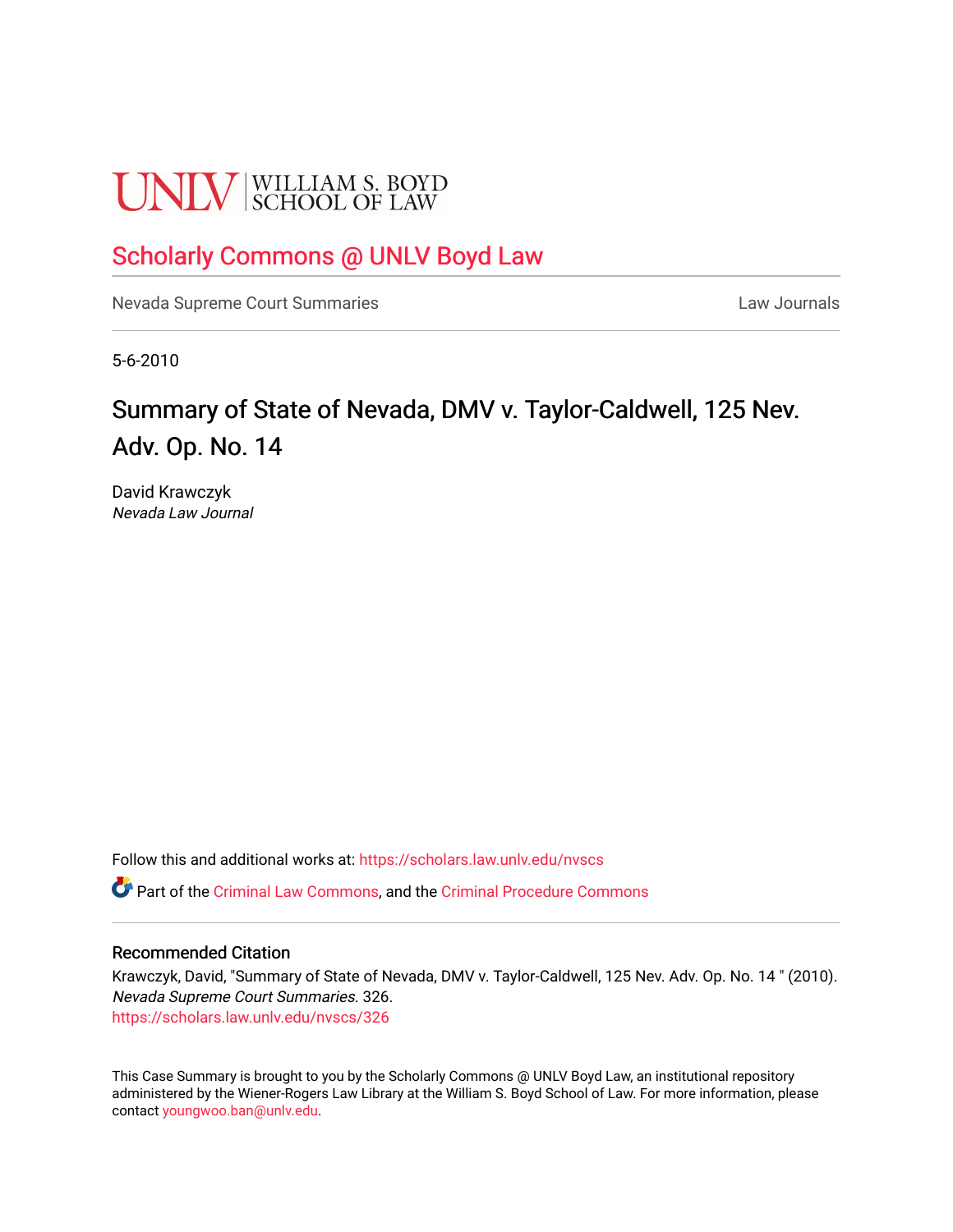### *State of Nevada, DMV v. Taylor-Caldwell,* **125 Nev. Adv. Op. No. 14 (May 6, 2010)[1](#page-1-0) CRIMINAL LAW**

#### **Summary**

Consideration of whether Nev. Rev. Stat. §484.384 mandates driver's license revocation when two consecutive breath samples are obtained from a DUI suspect and only one breath sample tests over the legal limit for alcohol.

#### **Disposition/Outcome**

The Court held Nev. Rev. Stat. §484.384 requires only one breath sample obtained from a DUI suspect to be over the legal alcohol concentration limit to mandate revocation of the suspect's driver's license by the DMV.

#### **Factual and Procedural History**

Taylor-Caldwell was arrested by Nevada Highway Patrol for driving under the influence (DUI) and was given two consecutive breath alcohol tests. Taylor-Caldwell's first breath sample tested under the legal limit of 0.08 breath alcohol concentration, at 0.073, and her second sample tested over the limit at 0.083.

Taylor-Caldwell requested an administrative hearing after the Nevada DMV revoked her driver's license pursuant to Nev. Rev. Stat. §484.385. The administrative law judge affirmed the revocation, and Taylor-Caldwell sought judicial review in Nevada district court. The district court reversed the revocation, concluding that Nev. Rev. Stat. §§ 484.384 and 484.386 read together mandated both breath samples be considered in order to establish the alcohol concentration in a driver's breath.

#### **Discussion**

Nev. Rev. Stat. §484.386 provides evidentiary requirements for breath alcohol tests, requiring: (1) that two consecutive breath samples be taken from the driver, and (2) that the difference in alcohol concentration be less than or equal to  $0.02$  $0.02$ .<sup>2</sup> Nev. Rev. Stat. §484.384(1) provides "[i]f the result of a test . . . shows that a person had a concentration of alcohol of 0.08 or

<span id="page-1-0"></span><sup>&</sup>lt;sup>1</sup> Summarized by David Krawczyk

<span id="page-1-1"></span><sup>&</sup>lt;sup>2</sup> Nev. Rev. Stat.  $$484.386(1) (2007)$ .